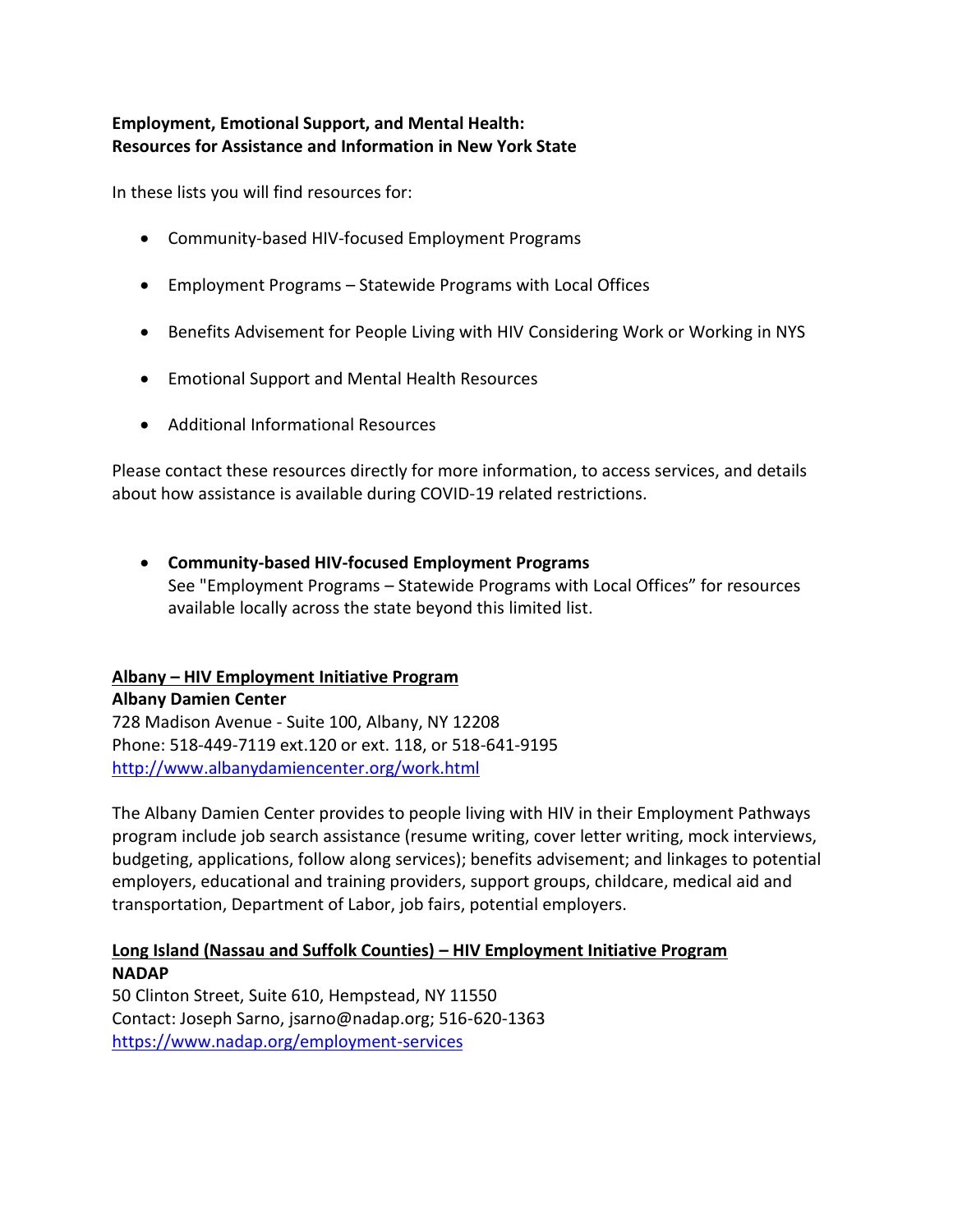NADAP's Nassau Employment Initiative (NEI) provides specialized vocational services to Nassau County and Suffolk County residents living with HIV or AIDS. NEI services includes: job readiness, vocational training, resume writing, identifying full-time and part-time job opportunities, case management

**Rochester – HIV Employment Initiative Program Catholic Charities Community Services** 1099 Jay Street, Building J, Rochester, NY 14611 585-339-9800 <https://www.cccsrochester.org/hiv-aids/aids-employment>

HEI/Step Up to Employment: wrap around services including case management to help reduce or eliminate barriers to employment, job coaching, soft skills education, interview skills training, resume development, basic computer and internet skills, job search assistance and assistance enrolling in skilled labor trades, secondary education, or TASC/TABE/GED programs.

ACCES-VR Partnership: work readiness training classes and benefits advisement services

### **New York City – HIV Employment Initiative Programs**

**Alliance for Positive Change** 64 West 35th Street, 3rd Floor, New York, NY 10001 (212) 645-0875 Contacts: Jean Pierre Louis: jean@alliance.nyc Suri Medina: suri@alliance.nyc <https://alliance.nyc/peerpower>

Alliance's Peer Training, Inc. (PTI) is a NYSDOH/AIDS Institute and OASAS authorized Peer Certification Training Center. Services include HIV foundational training (pre-requisite for peer certification), peer certification training, recovery coach training, peer internship placement, job-readiness counseling, resume-building, interview prep, and job coaching. Alliance/PTI offers people living with or affected by HIV peer training, peer coaching, and peer placement into paid internships through PTI. Eligibility: Peer training is provided for people living with or affected by HIV.

### **[GMHC](http://gmhc.org/gmhc-services/get-connected/workforce-development-program)**

Workforce Development Programs 307 West 38th Street, New York, NY 10018 April Watkins, Managing Director of Workforce Development (212) 367-1030 <https://www.gmhc.org/services/workforce-development>

GMHC provides comprehensive vocational assessment, career exploration, SUNY ATTAIN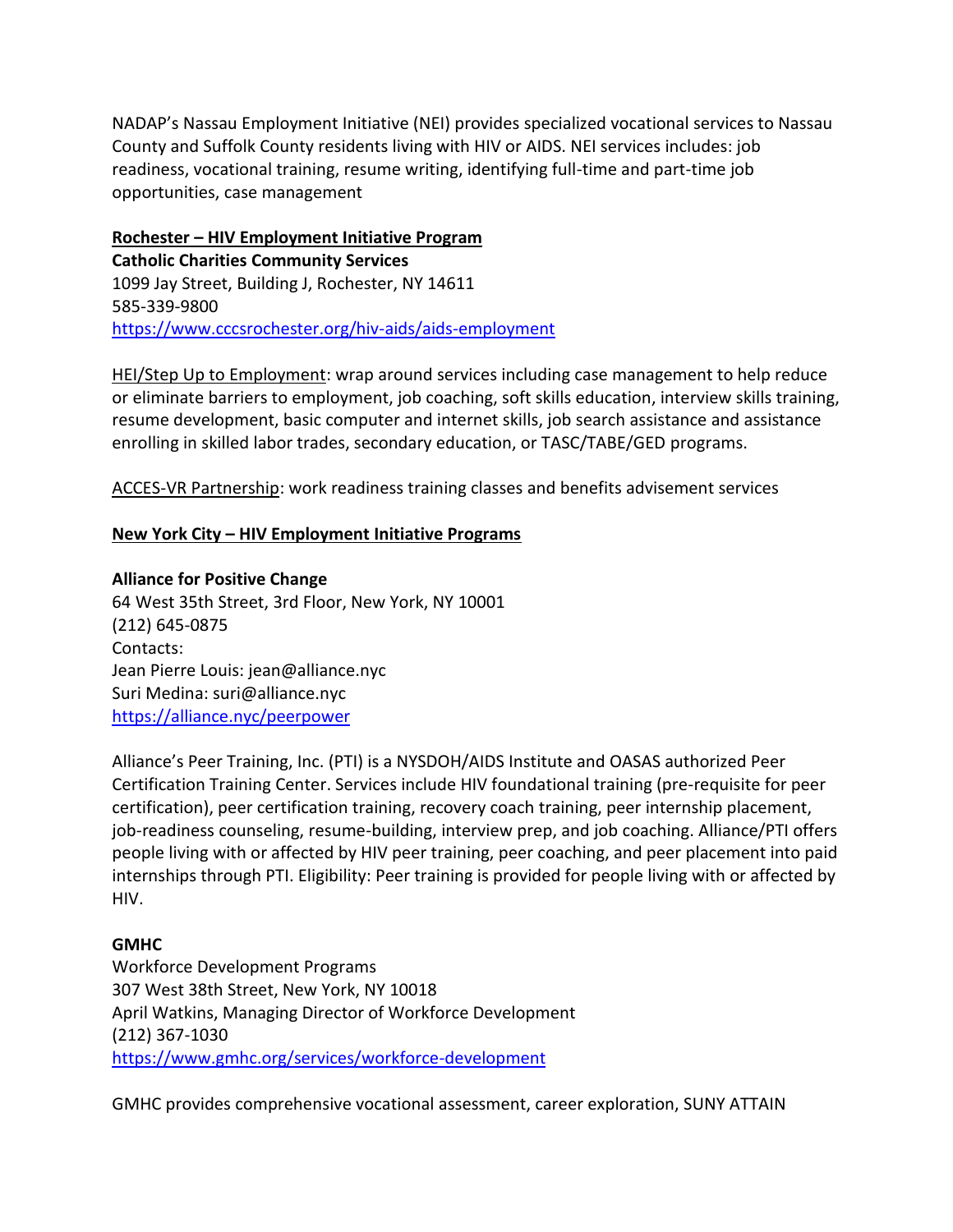computer lab, training, including Microsoft Office Application training & certification, job readiness and placement assistance, resume prep, interviewing skills, business attire and job retention services to insure successful transition to work. Includes specialized programs for HASA participants, and youth.

#### **[Housing Works](http://housingworks.org/)**

Ready for Work (RFW) Program 57 Willoughby Street, 2nd Floor, Brooklyn, NY 11201 (347) 473-7400 Contact: Jennifer Lester, Program Director, Ready for Work (347) 473-7429 [j.lester@housingworks.org](mailto:j.lester@housingworks.org) https://www.housingworks.org/services/job-training

Housing Works' Ready for Work (RFW) Program is designed to prepare people living with chronic illness for careers, and to empower them with job readiness and life skills. Ready For Work is a 6-week job readiness training and internship program which serves individuals who are HIV-positive, or HIV-negative with at least two diagnoses of chronic illness (asthma, diabetes, hypertension, obesity, heart condition, mental illness, substance use).

### **New York City – Additional Employment Services Resources**

#### **ACCES-VR**

(Adult Career & Continuing Education Service-Vocational Rehabilitation) New York State Education Department Services are accessible at ACCES-VR District and Satellite Offices, located throughout the state, and in all five boroughs of NYC. <http://www.acces.nysed.gov/vr> 1-800-222-JOBS (5627) District Offices:<http://www.acces.nysed.gov/vr/district-offices> (see details in statewide resources below)

#### **Alpha Workshops**

245 West 29th Street, 2nd Floor, New York, New York 10001 (212) 594-7320 (646) 692-8091 studioschool@alphaworkshops.org <https://alphaworkshops.org/>

Alpha Workshops Studio School (AWSS) provides tuition-free classes in decorative arts and painted finishes. Open to individuals living with visible and invisible disabilities, including but not limited to HIV/AIDS, this vocational program requires no prior arts experience for enrollment. Eligibility: Contracted with ACCES-VR to serve any person living HIV or other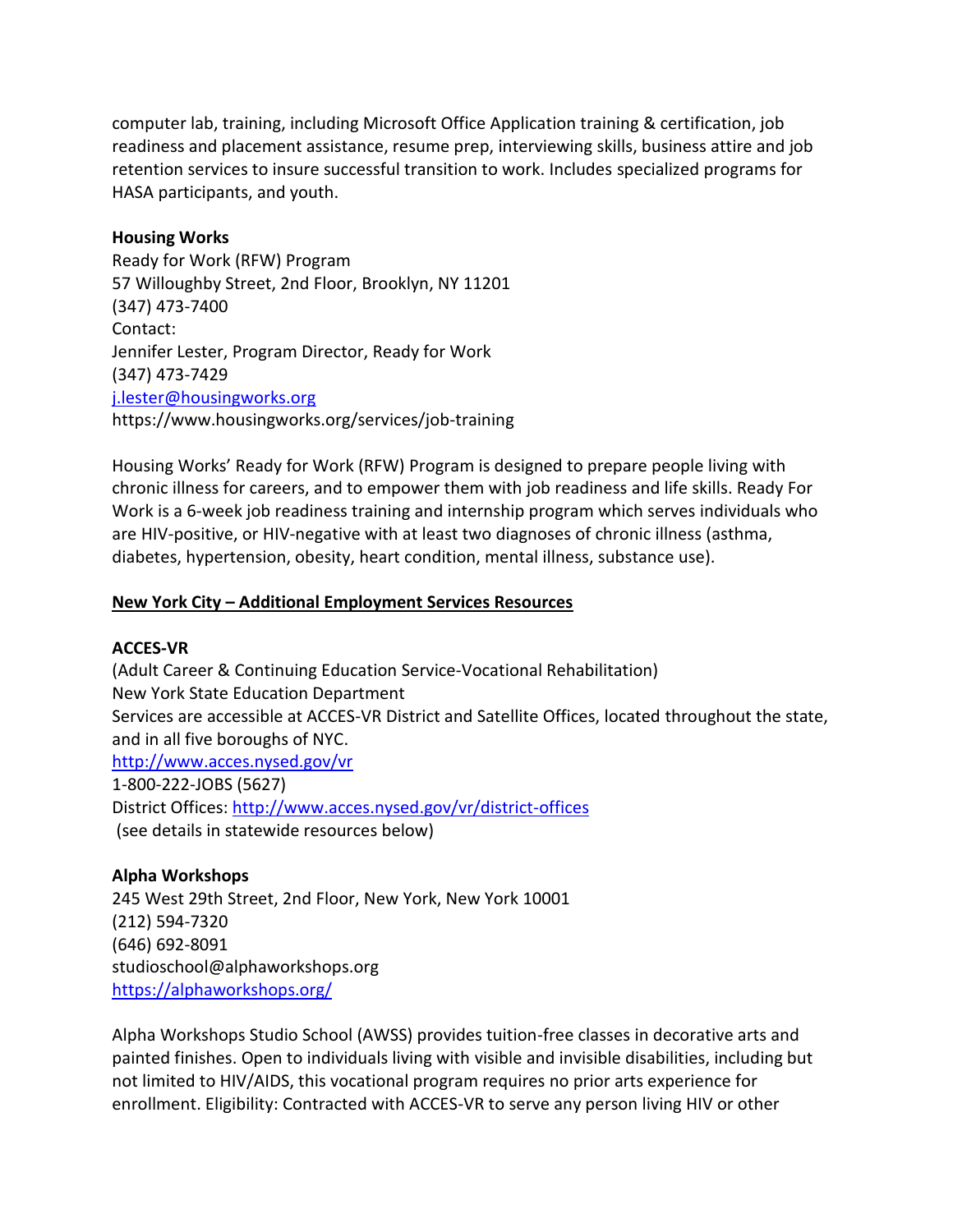disabilities eligible to enroll for services with ACCES-VR. Screening to ensure they can participate in the physical requirements of the program (e.g., amount of time standing, exposure to paints).

### **Destination Tomorrow**

Career Readiness Program 452 E 149th Street, 3rd Floor, Bronx, NY 10455 Main Office: (646) 723-3325 <https://destinationtomorrow.org/career-readiness>

Destination Tomorrow is a grassroots agency and the LGBTQ+ center of the Bronx borough. Destination Tomorrow's Career Readiness services include resume writing, matching clients to jobs for which they are suited, and support through the full job application process.

#### **Translatina Network**

FORWARD – TGNC Workforce Development Program 137 West 19th Street, 2nd Fl., New York NY 10011 Primary number: 646-882-2000 Infoline: 917-274-7886 Email: info@translatinxnetwork.org <https://translatinxnetwork.org/forward-program>

FORWARD is Translatinx Network's workforce development for our immigrant and otherwise underdocumented community members. Through the FORWARD program, Translatinx Network pairs TGNC adults with the documentation, skills, and knowledge they need to successfully access sustainable jobs and employment. We can provide eligible community members with assistance connecting to legal services, documentation and replacement documentation, and culturally-sensitive workforce training.

### **Workforce1**

NYC Department of Small Business Services Virtual Workforce1 Career Center System: <https://www1.nyc.gov/site/sbs/careers/virtual-wf1cc.page> Workforce1 Career Centers (in all 5 boroughs):<https://maps.nyc.gov/sbs>

Workforce1 services prepare and connect jobseekers to job opportunities in NYC. Services are delivered through a network of Workforce1 Career Centers located throughout the City's five boroughs and are available for New Yorkers age 18 and older. Workforce1 Specialty Services are provided in centers specializing in preparing and connecting candidates to jobs in the healthcare, industrial, and transportation fields, and services that will help local veterans and their spouses explore career paths, develop resumes, prepare for interviews, and identify education opportunities, training initiatives, and other support services.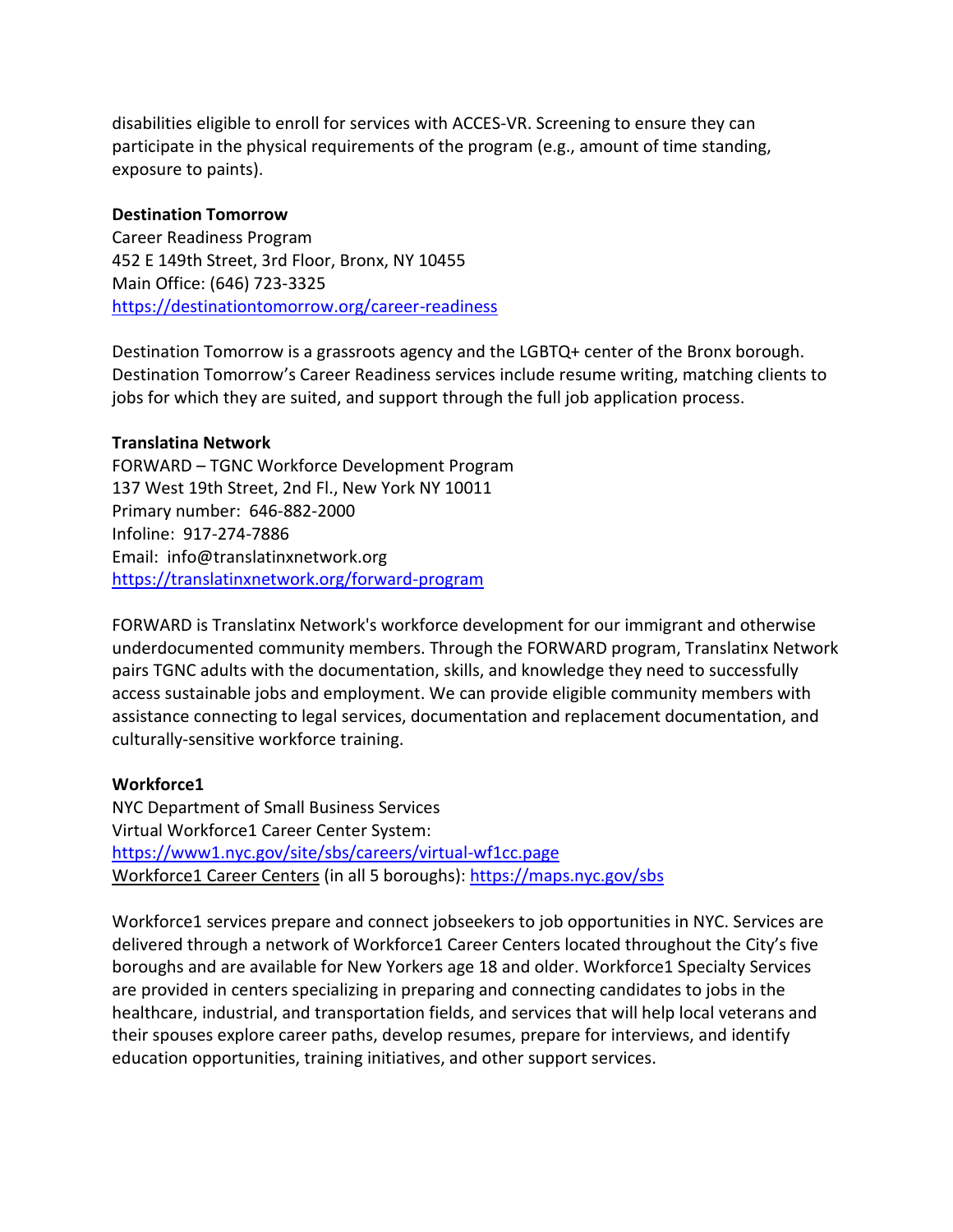• **Employment Programs – Statewide Programs with Local Offices** 

### **ACCES-VR**

(Adult Career & Continuing Education Service-Vocational Rehabilitation) New York State Education Department Services are accessible at ACCES-VR District and Satellite Offices, located throughout the state, and in all five boroughs of NYC. <http://www.acces.nysed.gov/vr> 1-800-222-JOBS (5627)

District Offices:<http://www.acces.nysed.gov/vr/district-offices>

ACCES-VR's Vocational Rehabilitation Counselors guide participants through individualized plans for employment consistent with their strengths, aptitudes and interests. Depending on the needs and abilities of the individual, services might include vocational training or college, supported employment or direct job placement. ACCES-VR assists eligible individuals with disabilities to prepare for, find, and keep suitable employment, serving individuals with a disability who are able and motivated to work, including youth (as young as 16) and adults. The spectrum of disabilities is very broad and may include conditions that affect physical or emotional functioning, the way people learn or communicate and may (or may not) require ongoing medical treatment, therapy or addiction recovery services.

### **American Job Centers – New York State Career Centers**

New York State Career Center Locator: <https://labor.ny.gov/career-center-locator> Online New York State Career Services: <https://labor.ny.gov/careerservices/CareerServicesIndex.shtm>

The American Job Centers, with online resources and locations statewide, help people search for jobs, find training, access career development services and a statewide job bank, and answer other employment-related questions.

### **NYS Certified Peer Worker Program – Peer Training and Certification Information and Resources**

HIV Education & Training Programs, AIDS Institute, NYS Department of Health Justin LeGreci, Program Coordinator [Justin.LeGreci@health.ny.gov](mailto:Justin.LeGreci@health.ny.gov) <https://www.hivtrainingny.org/Home/PeerCertification>

Peer training and certification are available for the HIV, HCV, and/or Harm Reduction (HR) Peer Certification Tracks. The NYS Certified Peer Worker Program coordinates an employment opportunities email list linking hiring agencies with peer workers seeking employment: https://www.hivtrainingny.org/PeerCert/listserv

### **Ticket to Work Program**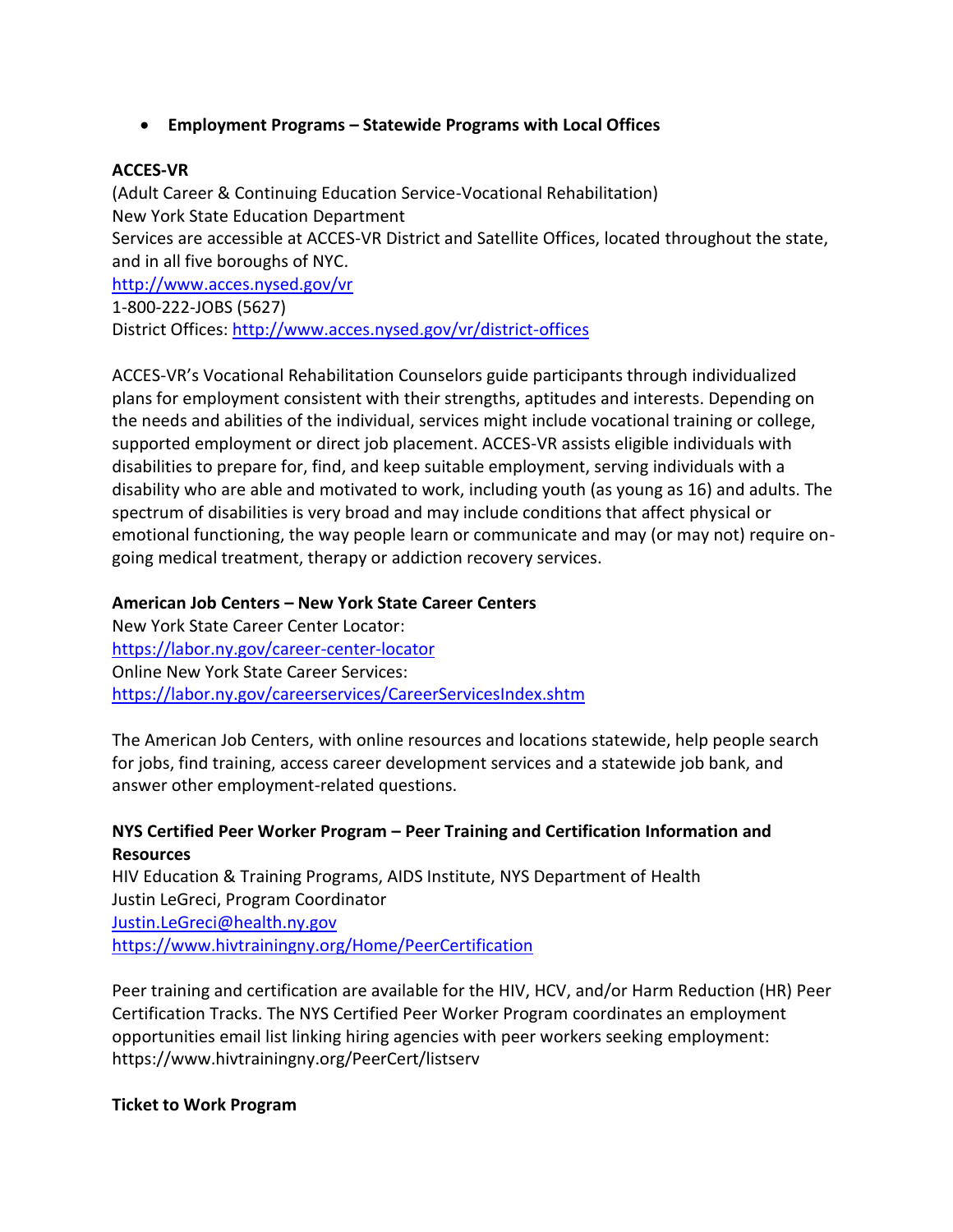# <https://choosework.ssa.gov/findhelp>

Ticket to Work service providers offer Social Security disability beneficiaries (persons who receive SSI or SSDI) age 18 through 64 who want to work with free job support. Services offered may include job coaching, job counseling, training, benefits counseling and job placement.

# • **Benefits Advisement for People Living with HIV Considering Work or Working in NYS**

# **Benefits Counseling Pilot Project**

The New York State Department of Health AIDS Institute has launched the Benefits Counseling Pilot Project to help people living with HIV/AIDS (PLWH) who are employed or seeking employment to understand how earnings impact their public benefits. Participants will learn what benefits they can receive while they are working to increase their financial independence.

To be eligible for benefits counseling services, you must:

- have documented proof of HIV/AIDS status
- be a New York State Resident
- meet all income requirements
- complete an intake/assessment for HIV related needs/services
- be currently employed or searching for employment and need assistance with understanding how your earnings affects/will affect your benefits

Credentialed benefits counselors provide one-on-one support by helping to:

- calculate benefit amounts based on your earnings
- educate you on special work rules and additional benefits
- budget money to plan for your future
- explain medical insurance coverage such as Medicaid/Medicare
- access networks of community providers and resources
- refer you to legal, employment and other services.

# **Benefits Counseling Pilot Project - Providers**

Central NY Legal Services of Central New York 315-703-6597

Finger Lakes LawNY (in association with Volunteer Legal Services Project) 607-273-3667

# Northeastern NY

Legal Aid Society of Northeastern New York (in association with Albany Law School) 518-462- 6765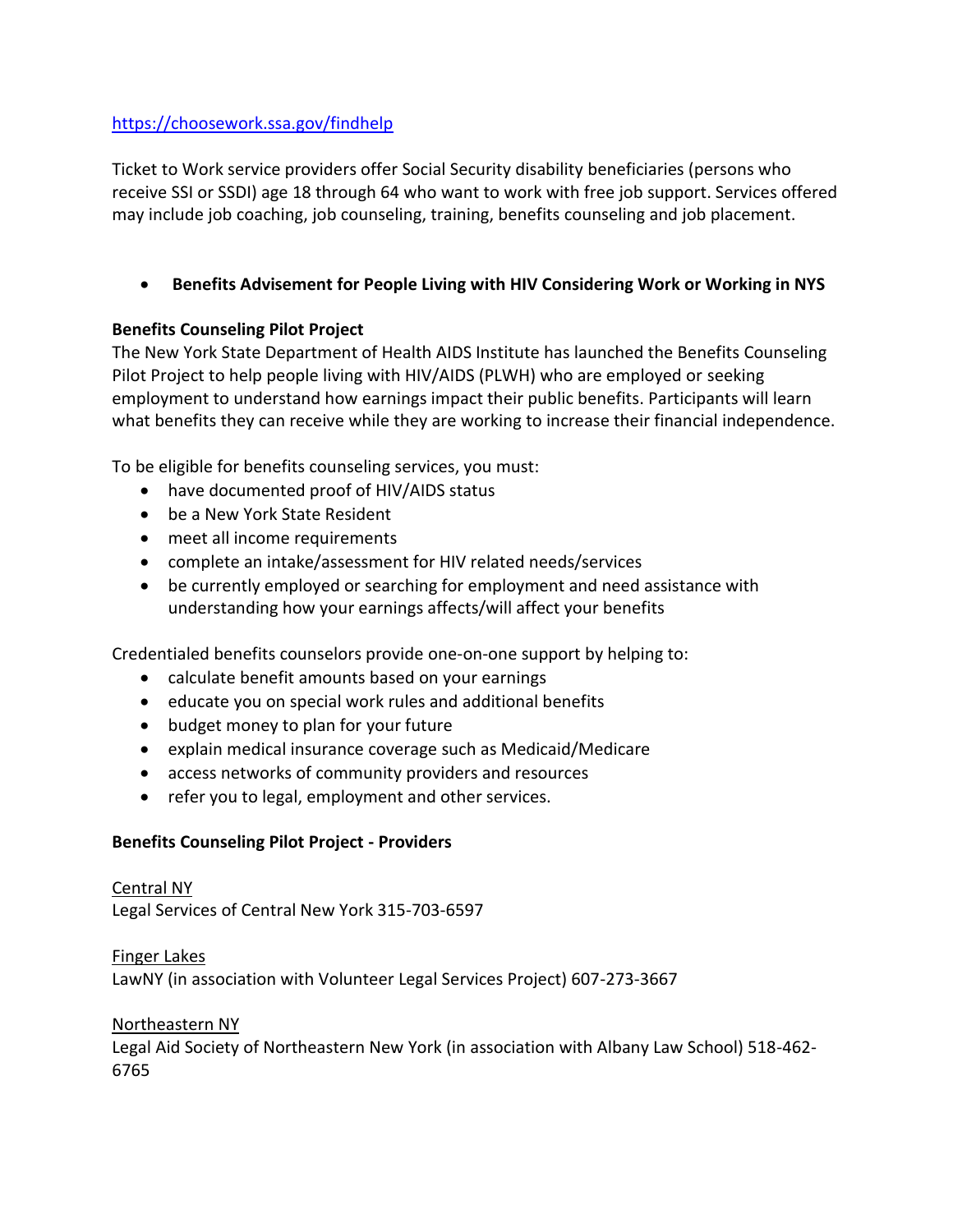Western NY

Neighborhood Legal Services (in association with Erie County Bar Association Volunteer Lawyers Project) 716-847-0650 ext. 253

Hudson Valley Legal Services of the Hudson Valley 877-574-8529

Long Island Nassau Suffolk Law Services Committee 631-232-2400

New York City The Family Center 718-230-1379 African Services Committee 212-222-3882 New York Council on Adoptable Children 212-475-0222

# • **Emotional Support and Mental Health Resources**

### **Project Hope – New York's COVID-19 Emotional Support Helpline**

[844-863-9314](tel:1-844-863-9314) (hotline) COVID-19 Information Page (NYS DOH):<https://coronavirus.health.ny.gov/home>

NY Project Hope helps New Yorkers understand their reaction and emotions during the COVID-19 pandemic. Through an emotional support helpline, educational materials, and trusted referrals, NY Project Hope helps people manage and cope with changes brought on by COVID-19. Project Hope Crisis Counselors understand what you are going through. Talking to them is free, confidential, and anonymous. Talk to someone who is trained, knowledgeable and never judges. Sometimes it helps to talk with someone you don't know.

### **New York State – Crisis Resources**

- **If you need immediate medical assistance, please dial 911.**
- **National Suicide Prevention Lifeline**: 1-800-273-TALK (8255)
- **New York State Domestic Violence Hotline**: 1-800-942-6906
- **Crisis Text Line**: Text "Got5" to 741-741
- Frontline worker? Text "FRONTLINENY" to 741-741 for specialized support

# **HOPEline Services – Phone and text message support to NY'ers experiencing substance use problems and problem gambling**

[1-877-8-HOPENY](tel:18778467369) or text [HOPENY.](tel:467369) Toll-free and confidential, and available 24/7.

The New York State HOPEline provides high quality, responsive information, and referral services via phone and text message to callers throughout New York State experiencing